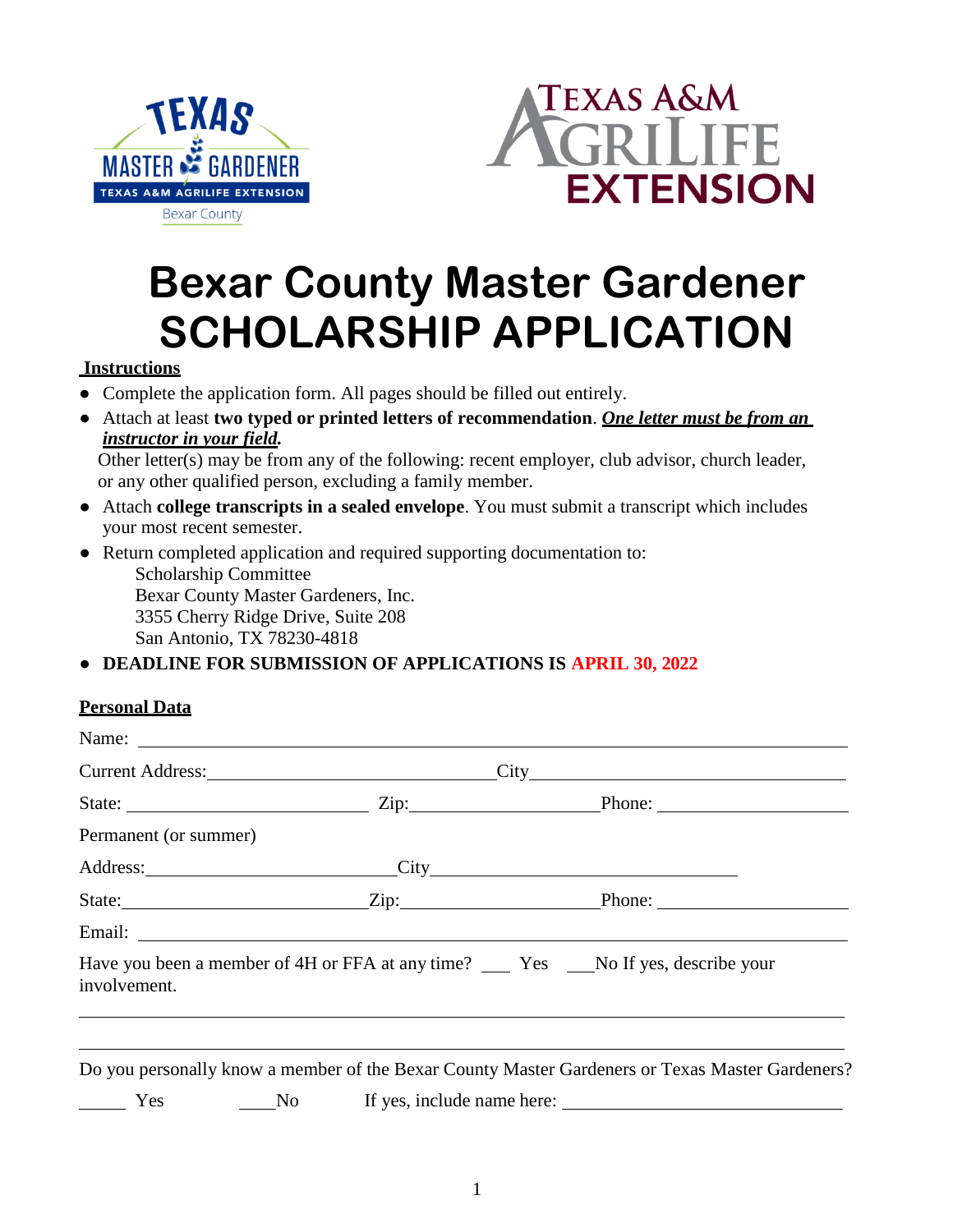|        |                                                                                            |                |                   |        | If asked to give a horticulture or related presentation to the Bexar County Master Gardeners, would you |
|--------|--------------------------------------------------------------------------------------------|----------------|-------------------|--------|---------------------------------------------------------------------------------------------------------|
|        | accept? Yes No. If yes, please briefly describe the nature of your presentation.           |                |                   |        |                                                                                                         |
|        |                                                                                            |                |                   |        |                                                                                                         |
|        | Would you apply for or accept an internship with the Texas A&M AgriLife Extension Service? |                |                   |        |                                                                                                         |
|        |                                                                                            |                |                   |        | Yes No During the school year or during the summer?                                                     |
|        | <b>Educational Background</b>                                                              |                |                   |        |                                                                                                         |
|        |                                                                                            |                |                   |        |                                                                                                         |
|        | Two Year College                                                                           |                | Four Year College |        |                                                                                                         |
|        | Graduate School                                                                            |                | Five Year Program |        |                                                                                                         |
|        |                                                                                            |                |                   |        |                                                                                                         |
|        | (If so, please include a copy of your acceptance letter.)                                  |                |                   |        | Transfer students: Have you been formally accepted to this school? _________________________________    |
|        |                                                                                            |                |                   |        | Major: Proposed major or formally declared?                                                             |
|        |                                                                                            |                |                   |        |                                                                                                         |
|        |                                                                                            |                |                   |        | Year currently in school: Sophomore Junior Senior Fifth Year Graduate student                           |
|        | How many years in college: Expected date of graduation: _________________________          |                |                   |        |                                                                                                         |
|        |                                                                                            |                |                   |        |                                                                                                         |
|        |                                                                                            |                |                   |        |                                                                                                         |
|        | Overall Grade Point Average: Crade Point Average in major:                                 |                |                   |        |                                                                                                         |
| School | Please list all colleges attended:                                                         | Dates Attended |                   | Degree | <b>GPA</b>                                                                                              |
|        |                                                                                            |                |                   |        |                                                                                                         |
|        |                                                                                            |                |                   |        |                                                                                                         |
|        |                                                                                            |                |                   |        |                                                                                                         |
|        |                                                                                            |                |                   |        |                                                                                                         |

## **Activities/Interests**:

Please list any civic awards, honors, scholarships, or involvement in community service. You may also attach photographs of any horticultural or landscape project you have completed or designed.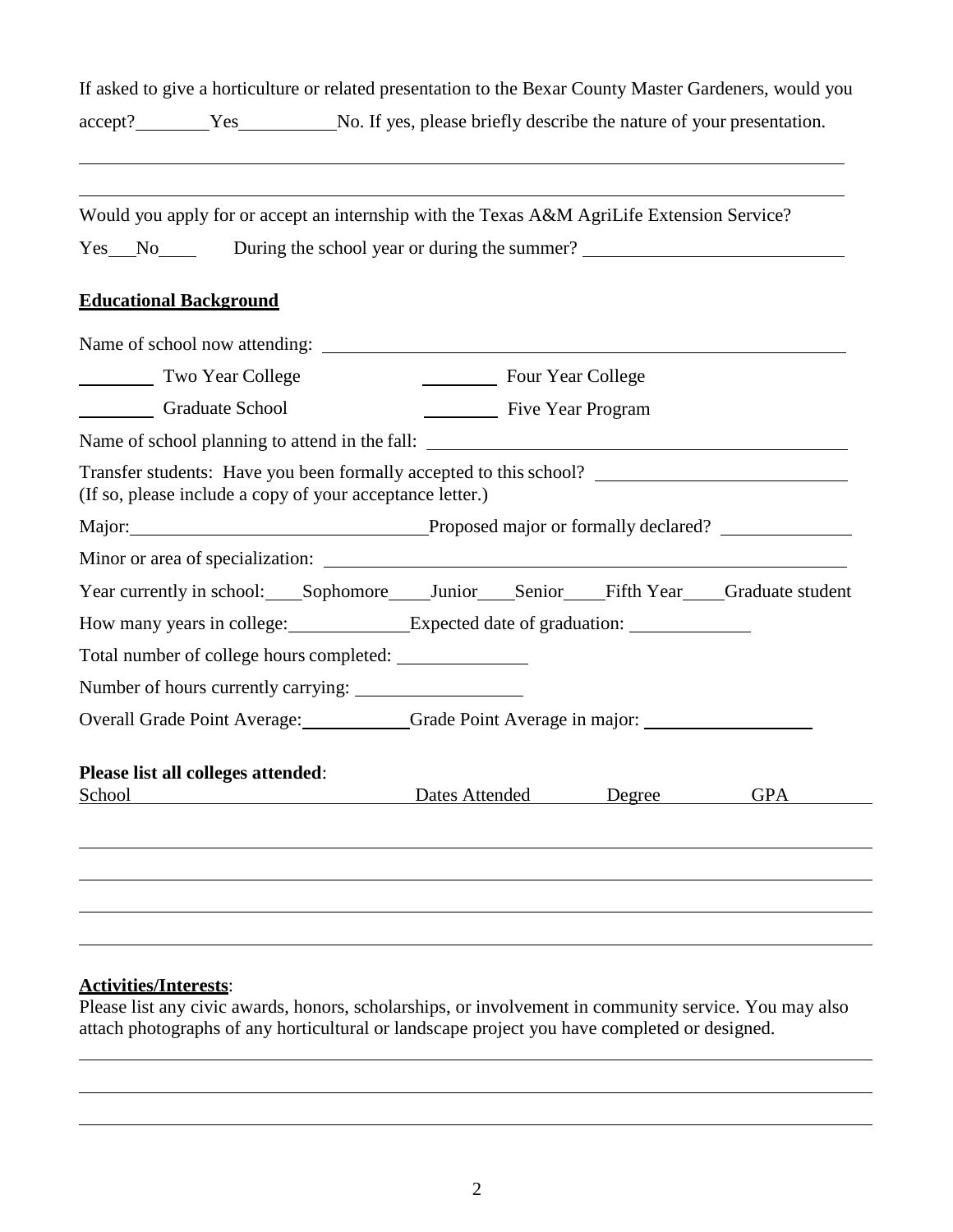#### **Extra-Curricular School Activities:**

| <b>Work Experience:</b> | List all your work experience, whether or not related to chosen field of study. You may attach a resume. |       |
|-------------------------|----------------------------------------------------------------------------------------------------------|-------|
| Employer                | <b>Job Duties</b>                                                                                        | Dates |
|                         |                                                                                                          |       |
|                         |                                                                                                          |       |
|                         |                                                                                                          |       |
|                         |                                                                                                          |       |
|                         |                                                                                                          |       |
|                         |                                                                                                          |       |
|                         |                                                                                                          |       |
|                         |                                                                                                          |       |

*Special Consideration (OPTIONAL):* This is a merit-based scholarship. Financial need will only be considered when qualifications are otherwise equal.

Describe any circumstances of the applicant or guardian which might be considered a financial hardship or otherwise warrant special consideration for this scholarship.